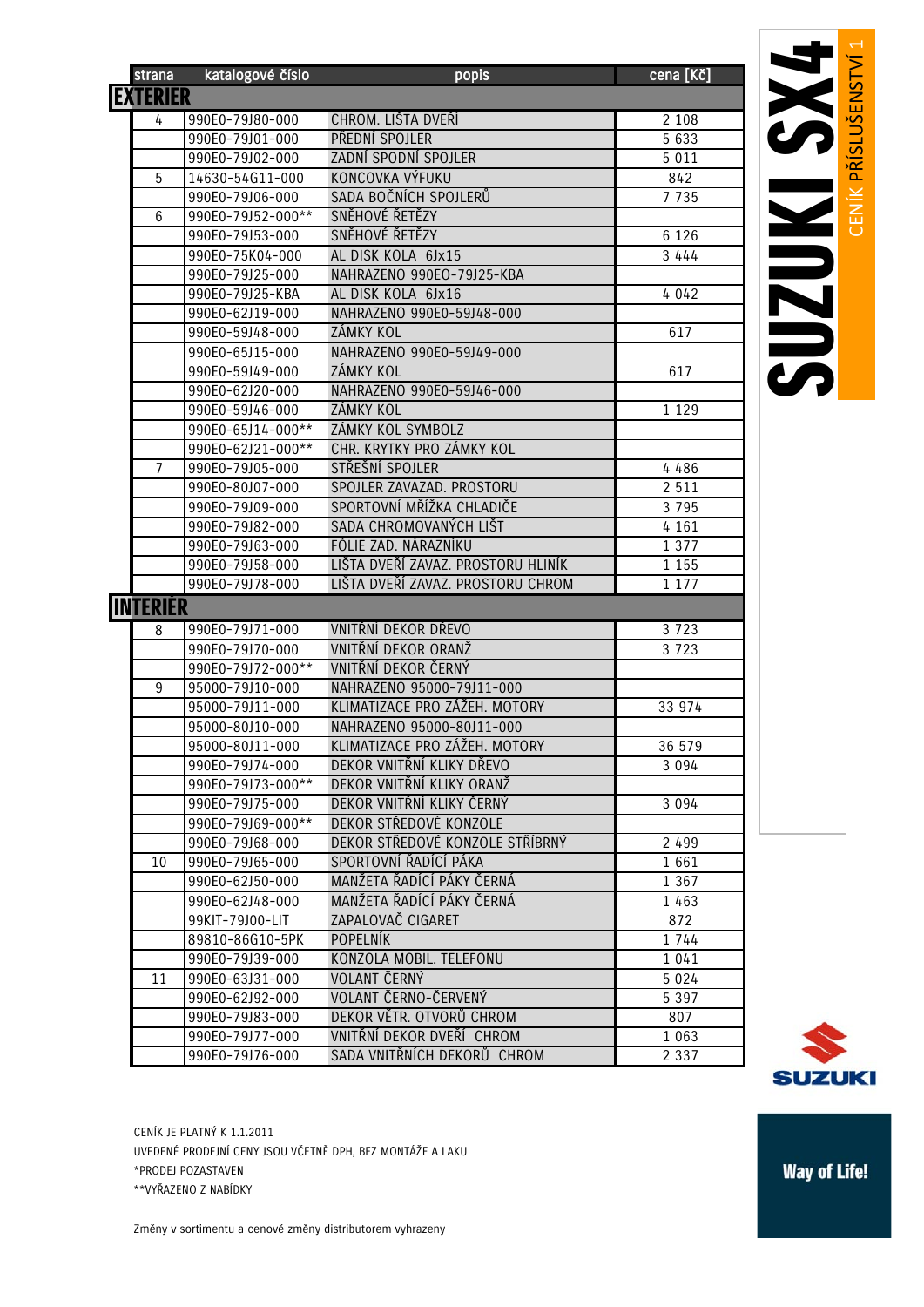| strana          | katalogové číslo                   | popis                                                    | cena [Kč]      |
|-----------------|------------------------------------|----------------------------------------------------------|----------------|
| <b>INTERIÉR</b> |                                    |                                                          |                |
| 12              | 990E0-64J30-000                    | CHLADNIČKA 15L                                           | 4677           |
|                 | 990E0-64J23-000                    | CHLADNIČKA 21L                                           | 10 793         |
|                 | 990E0-79J32-000                    | STŘEDOVÁ LOKETNÍ OPĚRKA                                  | 3 4 2 9        |
|                 | 990E0-79J66-000                    | STŘEDOVÁ LOKETNÍ OPĚRKA CD                               | 3 7 3 1        |
|                 | 990E0-79J89-000                    | RAMÍNKO NA ŠATY                                          | 728            |
| 13              | 990E0-79J33-000                    | SADA SLUNEČNÍCH CLON                                     | 4 4 0 2        |
|                 | 990E0-75K05-000                    | SADA SLUNEČNÍCH CLON                                     | 2 9 6 8        |
|                 | 990E0-75K06-000                    | SADA SLUNEČNÍCH CLON                                     | 3 3 2 7        |
|                 | 99000-990YA-020                    | DĚTSKÁ AUTOSEDAČKA ISOFIX                                | 10 298         |
| <b>OCHRANA</b>  |                                    |                                                          |                |
| 14              | 990E0-79J27-000                    | SADA MLHOVÝCH SVĚTLOMETŮ                                 | 4836           |
|                 | 990E0-80J21-000                    | SADA MLH. SVĚTLOMETŮ (MAĎ.OD TYPU 3)                     | 5 6 9 6        |
|                 | 990E0-75K16-000                    | SADA MLHOVÝCH SVĚTLOMETŮ                                 | 4 3 5 3        |
|                 | 990E0-79J24-000                    | SADA DEFLEKTORŮ OKEN PŘEDNÍ                              | 1618           |
|                 | 990E0-79J55-000                    | SADA DEFLEKTORŮ OKEN ZADNÍ                               | 1 1 0 9        |
|                 | 990E0-75K03-000                    | SADA DEFLEKTORŮ OKEN ZADNÍ                               | 1 1 0 9        |
|                 | 990E0-65J81-000                    | DEŠŤOVÝ SNÍMAČ                                           | 4 6 1 3        |
|                 | 990E0-79J29-000                    | SADA KRYTŮ PRAHŮ                                         | 2 7 2 0        |
| 15              | 990E0-79J79-000                    | SADA KRYTŮ PRAHŮ                                         | 2 6 7 7        |
|                 | 990E0-79J81-000                    | VNĚJŠÍ DEKOR DVEŘÍ                                       | 3 3 3 2        |
| 18              | 990E0-79J12-000                    | SADA LAPAČŮ NEČISTOT PLAST PŘEDNÍ                        | 626            |
|                 | 990E0-79J13-000                    | SADA LAPAČŮ NEČISTOT PLAST ZADNÍ                         | 613            |
|                 | 990E0-79J49-000                    | SADA LAPAČŮ NEČISTOT PRYŽ PŘEDNÍ                         | 837            |
|                 | 990E0-79J50-000                    | SADA LAPAČŮ NEČISTOT PRYŽ ZADNÍ                          | 833            |
|                 | 990E0-79J47-000                    | SADA LAPAČŮ NEČISTOT PRYŽ PŘEDNÍ                         | 1 0 4 5        |
|                 | 990E0-79J48-000                    | SADA LAPAČŮ NEČISTOT PRYŽ ZADNÍ                          | 649            |
|                 | 990E0-75K08-000                    | SADA LAPAČŮ NEČISTOT PRYŽ ZADNÍ                          | 999            |
|                 | 990E0-79J61-000                    | SADA BOČNÍCH OCHRANNÝCH LIŠT                             | 1527           |
| 19              | 990E0-79J59-000                    | SADA OCHR. LIŠT ROHŮ NÁRAZNÍKŮ                           | 1 7 3 9        |
|                 | 990E0-80J05-000                    | SADA OCHR. LIŠT ROHŮ NÁRAZNÍKŮ                           | 2 0 6 4        |
|                 | 990E0-75K15-000                    | SADA OCHR. LIŠT ROHŮ NÁRAZNÍKŮ                           | 1 3 6 6        |
| 19              | 990E0-79J08-000                    | SADA BOČNÍCH OCHRANNÝCH LIŠT                             | 2 5 0 3        |
| 20              | 990E0-79J44-000                    | OCHRANNÁ DEKA                                            | 1 4 4 3        |
|                 | 990E0-79J86-000**                  | SADA PLASTOVÝCH PODLÁŽEK                                 |                |
|                 | 990E0-79J36-000                    | SADA TEXTILNÍCH ROHOŽÍ DLX<br>SADA TEXTILNÍCH ROHOŽÍ ECO | 1 5 9 7        |
|                 | 990E0-79J35-000<br>990E0-79J34-000 | SADA PRYŽOVÝCH ROHOŽÍ                                    | 730<br>1 1 6 5 |
|                 | 990E0-79J98-000                    | VANA ZAVAZADLOVÉHO PROSTORU                              | 5 2 9 0        |
|                 | 990E0-75K12-000                    | OCHRANNÁ FOLIE NÁRAZNÍKU ČERNÁ                           | 707            |
|                 | 990E0-75K11-000                    | OCHRANNÁ FOLIE NÁRAZNÍKU PRŮHL.                          | 707            |
|                 | 990E0-75K02-000                    | VANA ZAVAZADLOVÉHO PROSTORU                              | 2 0 2 6        |
|                 | 990E0-75K07-000                    | KOBEREC ZAVAZADLOVÉHO PROSTORU                           | 1 604          |
| 21              | 990E0-79J40-000                    | ÚLOŽNÝ BOX                                               | 6 5 4 5        |
|                 | 990E0-79J42-000                    | VANA ZAVAZADLOVÉHO PROSTORU                              | 1609           |
|                 | 990E0-79J37-000                    | KOBEREC ZAVAZADLOVÉHO PROSTORU                           | 899            |
|                 | 990E0-79J57-000                    | OCHRANNÁ FOLIE NÁRAZNÍKU ČERNÁ                           | 795            |
|                 | 990E0-79J56-000                    | OCHRANNÁ FOLIE NÁRAZNÍKU PRŮHL.                          | 795            |
|                 | 990E0-79J41-000                    | ÚLOŽNÁ SÍŤ                                               | 288            |
| 22              | 990E0-79J30-000                    | PARKOVACÍ ASISTENT                                       | 6 2 2 0        |
|                 |                                    |                                                          |                |

**SUZUKI** 

CENÍK JE PLATNÝ K 1.1.2011 UVEDENÉ PRODEJNÍ CENY JSOU VČETNĚ DPH, BEZ MONTÁŽE A LAKU \*PRODEJ POZASTAVEN \*\*VYŘAZENO Z NABÍDKY

Změny v sortimentu a cenové změny distributorem vyhrazeny